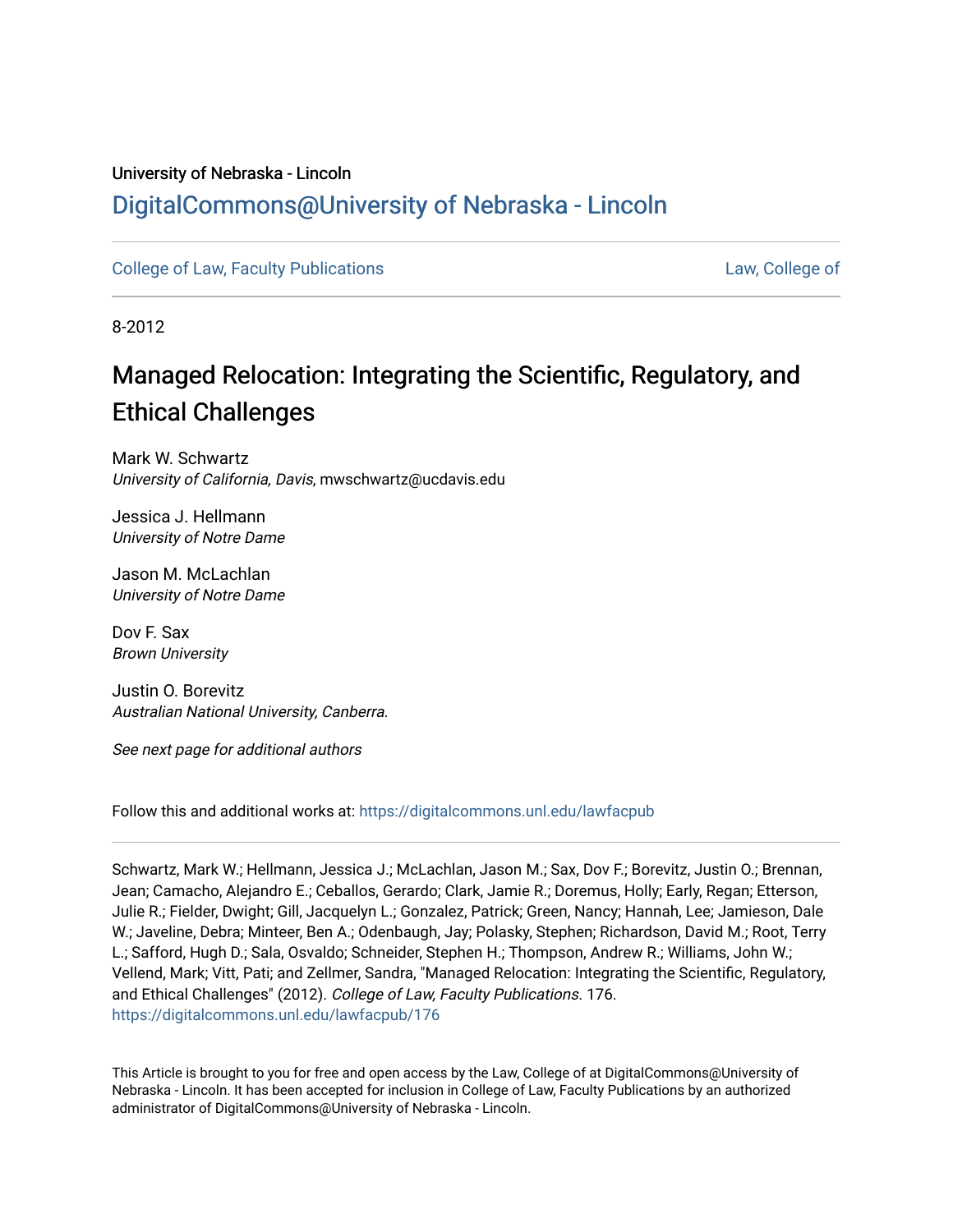# Authors

Mark W. Schwartz, Jessica J. Hellmann, Jason M. McLachlan, Dov F. Sax, Justin O. Borevitz, Jean Brennan, Alejandro E. Camacho, Gerardo Ceballos, Jamie R. Clark, Holly Doremus, Regan Early, Julie R. Etterson, Dwight Fielder, Jacquelyn L. Gill, Patrick Gonzalez, Nancy Green, Lee Hannah, Dale W. Jamieson, Debra Javeline, Ben A. Minteer, Jay Odenbaugh, Stephen Polasky, David M. Richardson, Terry L. Root, Hugh D. Safford, Osvaldo Sala, Stephen H. Schneider, Andrew R. Thompson, John W. Williams, Mark Vellend, Pati Vitt, and Sandra Zellmer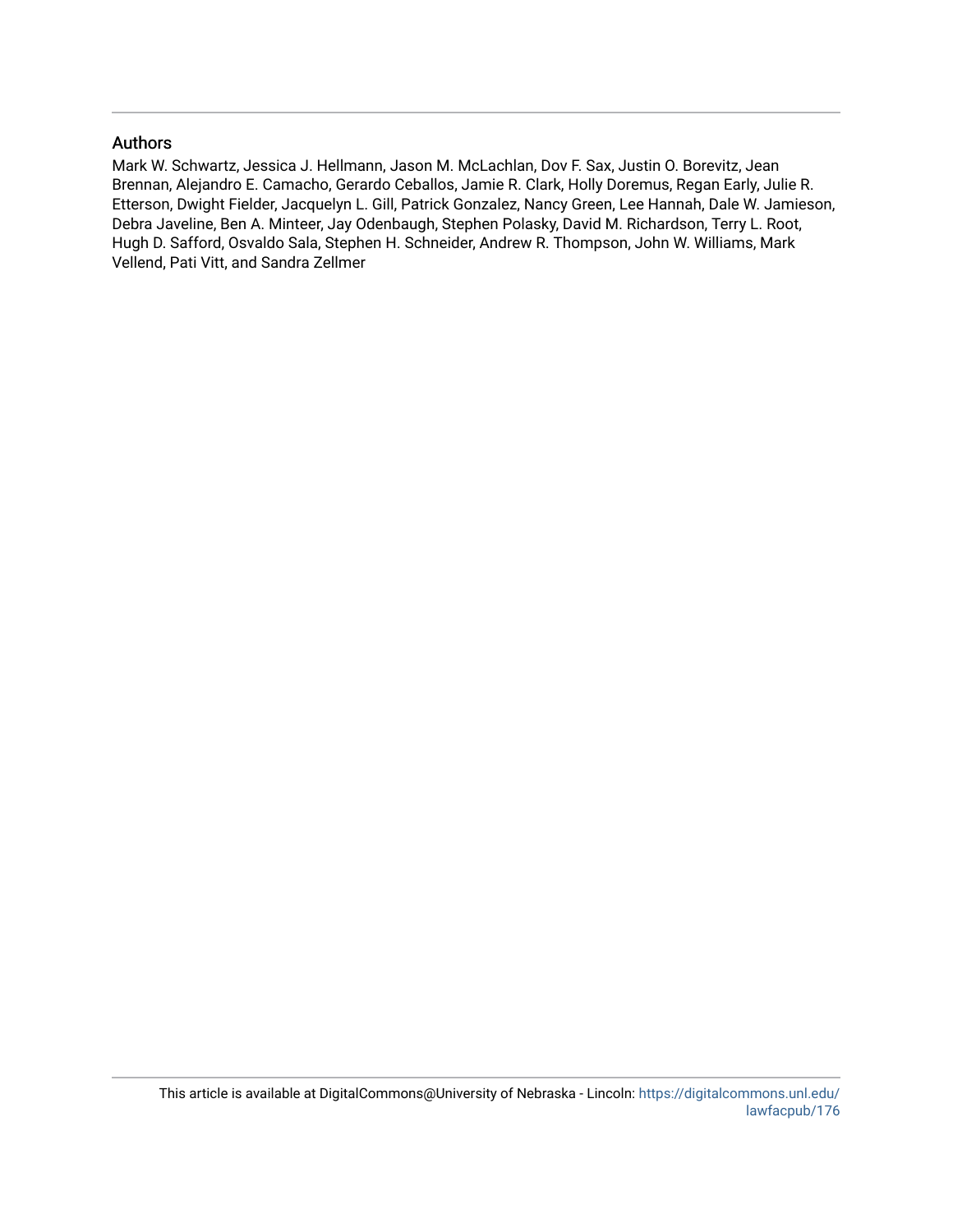# Managed Relocation: Integrating the Scientific, Regulatory, and Ethical Challenges

MARK W. SCHWARTZ, JESSICA J. HELLMANN, JASON M. MCLACHLAN, DOV F. SAX, JUSTIN O. BOREVITZ, JEAN BRENNAN, ALEJANDRO E. CAMACHO, GERARDO CEBALLOS, JAMIE R. CLARK, HOLLY DOREMUS, REGAN EARLY, JULIE R. ETTERSON, DWIGHT FIELDER, JACQUELYN L. GILL, PATRICK GONZALEZ, NANCY GREEN, LEE HANNAH, DALE W. JAMIESON, DEBRA JAVELINE, BEN A. MINTEER, JAY ODENBAUGH, STEPHEN POLASKY, DAVID M. RICHARDSON, TERRY L. ROOT, HUGH D. SAFFORD, OSVALDO SALA, STEPHEN H. SCHNEIDER, ANDREW R. THOMPSON, JOHN W. WILLIAMS, MARK VELLEND, PATI VITT, AND SANDRA ZELLMER

Managed relocation *is defined as the movement of species, populations, or genotypes to places outside the areas of their historical distributions to maintain biological diversity or ecosystem functioning with changing climate. It has been claimed that a major extinction event is under way and that climate change is increasing its severity. Projections indicating that climate change may drive substantial losses of biodiversity have compelled*  some scientists to suggest that traditional management strategies are insufficient. The managed relocation of species is a controversial management *response to climate change. The published literature has emphasized biological concerns over difficult ethical, legal, and policy issues. Furthermore, ongoing managed relocation actions lack scientific and societal engagement. Our interdisciplinary team considered ethics, law, policy, ecology, and natural resources management in order to identify the key issues of managed relocation relevant for developing sound policies that support decisions for resource management. We recommend that government agencies develop and adopt best practices for managed relocation.*

*Keywords: ethics, policy, law, conservation, translocation*

As climate change effects accumulate, resource managers, policymakers, and scientists grapple with the challenge of designing effective adaptation strategies to conserve biodiversity and the services provided by species and ecosystems. The changing climate has prompted calls for a paradigm shift in conservation from managing and restoring predisturbance ecosystem conditions to a wider variety of goals that include maintaining biodiversity and conserving ecosystem functioning (Hobbs et al. 2006, Camacho 2010). The magnitude of projected climate change, however, suggests that humans may be forced to choose between the unfortunate alternatives of witnessing extinctions and intentionally manipulating species' distributions in efforts to prevent extinction and maintain biodiversity.

Here, we report on the findings of the Managed Relocation Working Group (MRWG), an independent collection composed of over 30 scientists, scholars, and policymakers that

met to discuss dimensions of managed relocation. Managed relocation raises a difficult suite of biological, legal, and ethical issues. Owing to the nature of this committee, most of the examples refer specifically to the United States, but the issues we treat are broadly applicable, including those related to policy. The MRWG represents an interdisciplinary group seeking a comprehensive consideration of managed relocation.

The MRWG members span the spectrum from those who view managed relocation as an acceptable—or even necessary—climate change adaptation strategy to those who consider managed relocation undesirable under any future climate change scenario. The MRWG was focused on identifying the scholarship required to fully consider an interdisciplinary assessment of managed relocation as a climate change adaptation strategy. Recognizing that ad hoc managed relocation efforts are already under way, we assert that developing a functional policy framework for managed

*BioScience* 62: 732–743. ISSN 0006-3568, electronic ISSN 1525-3244. © 2012 by American Institute of Biological Sciences. All rights reserved. Request permission to photocopy or reproduce article content at the University of California Press's Rights and Permissions Web site at *www.ucpressjournals.com/ reprintinfo.asp*. doi:10.1525/bio.2012.62.8.6

This article is a U.S. government work, and is not subject to copyright in the United States.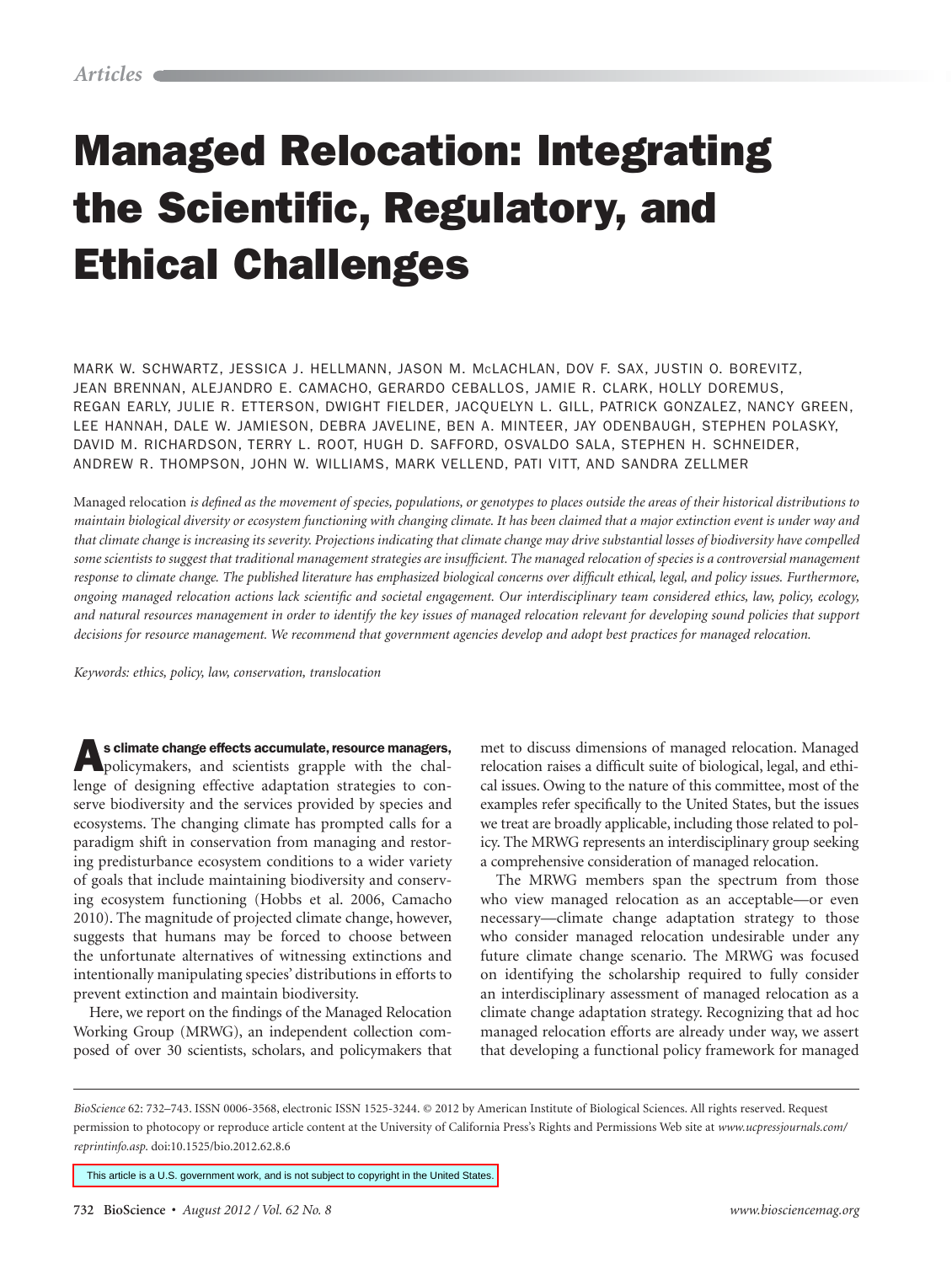relocation is a grand challenge for conservation. We seek to identify and evaluate benefits, risks, and critical uncertainties to foster reasoned decision-support and policy frameworks for managed relocation.

#### Defining *managed relocation*

*Managed relocation* has been used synonymously in the literature with several terms, including *assisted migration*, *assisted colonization*, and *managed translocation* (Hunter 2007, McLachlan et al. 2007, Hoegh-Guldberg et al. 2008, Olden et al. 2011). We define *managed relocation* as the intentional act of moving species, populations, or genotypes (the *target*) to a location outside a target's known historical distribution for the purpose of maintaining biological diversity or ecosystem functioning as an adaptation strategy for climate change (Richardson et al. 2009). Managed relocation is distinct from other types of conservation-motivated translocations, including biological control of invasions, restoration of populations within a native range, and rewilding, because it entails moving a target outside its historical distribution in response to climate change for the benefit of natural resources management (table 1). As such, *managed relocation* is a specific case of the more general *translocation*, a term that can refer to any species intentionally moved by people for any purpose. Managed relocation may be motivated by a desire to (a) maintain genetic diversity, (b) protect species from extinction, (c) mimic dispersal interrupted by human habitat barriers, (d) maintain ecosystem functionality, or (e) maintain a population used in natural resource extraction. Finally, we follow the Intergovernmental Panel

on Climate Change's (IPCC) definition of an *adaptation strategy* as an adjustment in natural or human systems in response to climate change to moderate harm or to exploit new conditions (IPCC 2007a).

We prefer *managed relocation* to alternative terms because it is value neutral and emphasizes all of the steps that one might take in adaptation, including source extractions; establishment; performance and affect monitoring; and, possibly, the control of established populations. Because managed relocation is the intentional introduction and maintenance of populations for a specific conservationfocused outcome, it includes ethical, social, and policy concerns (Camacho et al. 2010, Minteer and Collins 2010, Sandler 2010). Although many technical issues are central to managed relocation, ethical, legal, and social components pose equally challenging questions about the appropriate use of managed relocation.

#### Ecological history as a benchmark

Twenty thousand years ago, during the last glacial maximum, the mean global surface temperature of the Earth was 4–7 degrees Celsius cooler than it is today (IPCC 2007b), and much of the high northern latitudes were covered in a mile-tall ice sheet. In response to these profound changes in climate, species responded individually. Some species shifted their distributions great distances, others expanded their ranges, whereas still others remained in place. Species that were unable to shift their geographic distributions appear to have been particularly prone to climate-caused extinction. Many freshwater fish in the southwestern

| <b>Term</b>                          | <b>Definition</b>                                                                                                                                                                                                                                             | <b>Example</b>                                                                                                                                                                                                             | <b>Source</b>                       |
|--------------------------------------|---------------------------------------------------------------------------------------------------------------------------------------------------------------------------------------------------------------------------------------------------------------|----------------------------------------------------------------------------------------------------------------------------------------------------------------------------------------------------------------------------|-------------------------------------|
| Managed relocation                   | The intentional act of moving species,<br>populations, or genotypes to a location outside<br>a known historical distribution for the purpose<br>of maintaining biological diversity or ecosystem<br>functions as an adaptation strategy for climate<br>change | Introducing a butterfly species to a region<br>that is predicted to be and to remain suitable<br>habitat under the conditions that the species'<br>former locations are likely to become<br>unsuitable with climate change | Richardson et al.<br>2009           |
| Assisted migration                   | Introducing a species into a new location by<br>bringing propagules or individuals and releasing<br>them                                                                                                                                                      | Introducing Torreya taxifolia to North Carolina<br>from its native distribution in Florida                                                                                                                                 | McLachlan et al.<br>2007            |
| Assisted colonization                | Assisted migration with the introduction<br>managed to ensure successful establishment                                                                                                                                                                        | See assisted migration                                                                                                                                                                                                     | Hunter 2007                         |
| Introduction, accidental             | Accidental movement of a species, due to<br>human activity, from an area in which it is<br>native to a region outside that range                                                                                                                              | The accidental introduction of zebra mussels<br>to water bodies by boats                                                                                                                                                   | Richardson and<br><b>Pyšek 2006</b> |
| Introduction, intentional            | Intentional movement of a species, due to<br>human activity, from an area in which it is<br>native to a region outside that range                                                                                                                             | The intentional introduction of nonnative birds<br>to the Hawaiian Islands                                                                                                                                                 | Richardson and<br><b>Pvšek 2006</b> |
| Reintroduction<br>(or reenforcement) | An attempt to establish an extirpated species<br>within its historical native range or to rebuild<br>native populations within that range                                                                                                                     | The reintroduction of wolves in the Rocky<br><b>Mountain West</b>                                                                                                                                                          | Seddon 2010                         |
| Rewilding                            | Introduction of an analog species to replace an<br>extinct species in order to maintain ecosystem<br>functioning or to prevent extinction                                                                                                                     | Introducing elephants to North America as an<br>analog of extinct mammoths or to reduce the<br>extinction risk to elephants                                                                                                | Donlan et al. 2006                  |
| Translocation                        | Any movement of a species from one location<br>to another                                                                                                                                                                                                     | Moving a sport fish into previously fishless<br>lakes, reintroducing wolves to Yellowstone<br><b>National Park</b>                                                                                                         | Seddon 2010                         |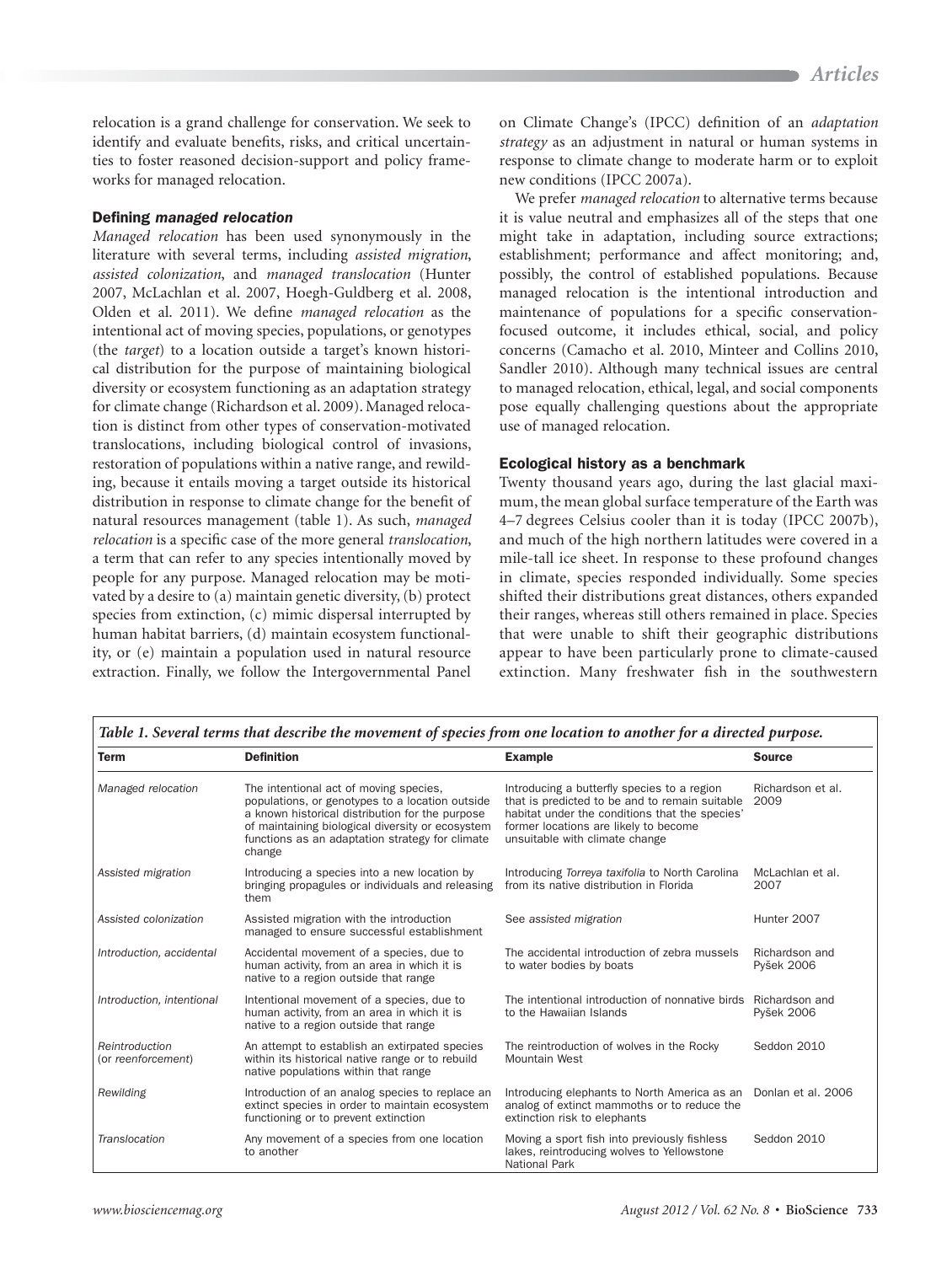United States, for example, were lost as the surface area of glacial-period lakes decreased dramatically during the past 20,000 years (Smith 1981). Similarly, tree diversity in Europe plummeted during the repeated glacial periods of the Pleistocene, because range shifts were blocked by the absence of land at lower latitudes, where Europe meets the Mediterranean Sea (Svenning 2003). In contrast, trees in North America and Southeast Asia, lacking obvious north– south dispersal barriers, largely survived the Pleistocene (Svenning 2003).

In general, the fossil records of trees and mammals show wide variation in the ways in which species' distributions have changed since the last ice age. In central Mexico, for example, two small mammal species, the cinereus shrew (*Sorex cinereus*) and the Mexican spiny pocket mouse (*Liomys irroratus*), occurred together during the full glacial maximum (Lomolino et al. 2010). Today, the spiny pocket mouse still inhabits central Mexico, but the shrew's range has moved more than 1000 miles north, to Canada and the northern United States (Lomolino et al. 2010). Despite improvements in our ability to identify traits associated with a species' ability to colonize new ecosystems (*invasiveness*; Richardson and Pyšek 2006) and to clarify the relationship between species distribution and environmental factors (Guisan and Zimmermann 2000), we have a poor understanding of why different species show such divergent responses to past climate changes. Although some past range shifts can be accurately reconstructed by species distribution models (SDMs), many cannot, which suggests that our future ecological projections are also highly uncertain (Dobrowski et al. 2011). Unexplainable histories suggest uncertain futures and, therefore, extinction risk assessments (an essential component of conservation management) carry high inherent uncertainty.

## Meeting the future threat

Concerns about species extinction, population extirpation, the loss of genetic diversity, and the maintenance of particular ecosystem services are the dominant motivations for considering managed relocation. Field measurements show that twentieth-century climate change has already shifted the geographic ranges of plants, animals, and biomes around the world (IPCC 2007a, Gonzalez et al. 2010). Projected biological responses to projected future climate raise concern for escalating extinction rates (Walther 2010). The inherent capacity for species movement, even if dispersal corridors are available, may be slow relative to the pace of future climate change (Jackson and Sax 2010). Compounding the threat of climate change, humans have diminished natural populations and fragmented landscapes in ways that decreases dispersal rates and may block some range shifts (Jackson and Sax 2010, Thomas 2011). The human population continues to grow, exacerbating habitat loss and reducing the area of suitable habitat for many species (Sala et al. 2005, Thomas 2011). Even highly mobile species may have difficulty responding to the irregular pace and interdecadal variation that is expected in climate change (Jackson et al.

2009, Early and Sax 2011). In addition, the genetic structure of species can inhibit range change. Some species may have uniform climatic tolerances over their range, but others are composed of locally adapted forms that would each need to track changing conditions (Zakharov and Hellmann 2008).

Conservation ecologists are beginning to call for adapting management strategies for climate change (e.g., increasing the connectivity, resistance, and resilience of natural protected areas; e.g., Heller and Zavaleta 2009). Others have suggested more radical approaches, such as embracing novel anthropogenic ecosystems as a management goal (Hobbs et al. 2006, Thomas 2011). The proponents of managed relocation contend that conventional conservation strategies will not provide sufficient protection from future environmental change (Vitt et al. 2010, Thomas 2011).

Managed relocation is already being applied. Climatemotivated translocations have been implemented with an endangered tree, *Torreya taxifolia*, in the southeastern United States (Barlow 2011; *www.torreyaguardians.org*) and with two butterfly species in the United Kingdom (Willis et al. 2009). Additional undocumented cases may be more frequent than is realized. For example, giant sequoia (*Sequoiadendron giganteum*) has been widely planted outside its historical range, although the motivation for such plantings remains unclear. Pressure to undertake managed relocation is likely to increase as the consequences of climate change become more apparent.

Natural resource extraction (e.g., forestry, fisheries) industries have also begun to recognize the potential need to employ managed relocation to maintain harvestable stock. For example, in translocations of commercially harvested lobsters in Australia, a future climate model has been used to identify novel translocation locations (Green et al. 2010). The forestry industry is also experimenting with managed relocation (McKenney et al. 2009). Similarly, horticultural planting outside native historical distributions contributes to passive range expansions (Van der Veken et al. 2008, Woodall et al. 2010), and botanic gardens are beginning to explore their capacity to actively foster range expansions under climate change (e.g., Vitt et al. 2010).

# Balancing risk, benefit, and uncertainty

Scientists disagree about the wisdom of engaging in managed relocation as an adaptation strategy (e.g., Hunter 2007, Ricciardi and Simberloff 2009, Thomas 2011). A central argument for the opponents of managed relocation is that past species translocations—both intentional and accidental—have resulted in unintended and occasionally severe negative ecological consequences (Ricciardi and Simberloff 2009). In contrast, the proponents of managed relocation argue that extinction can be a severe negative ecological consequence and that managed relocation can be used to reduce its likelihood (e.g., McDonald-Madden et al. 2011). Balancing extinction risk against the potential negative impacts of managed relocation (including other species' extinctions) requires choosing between comparably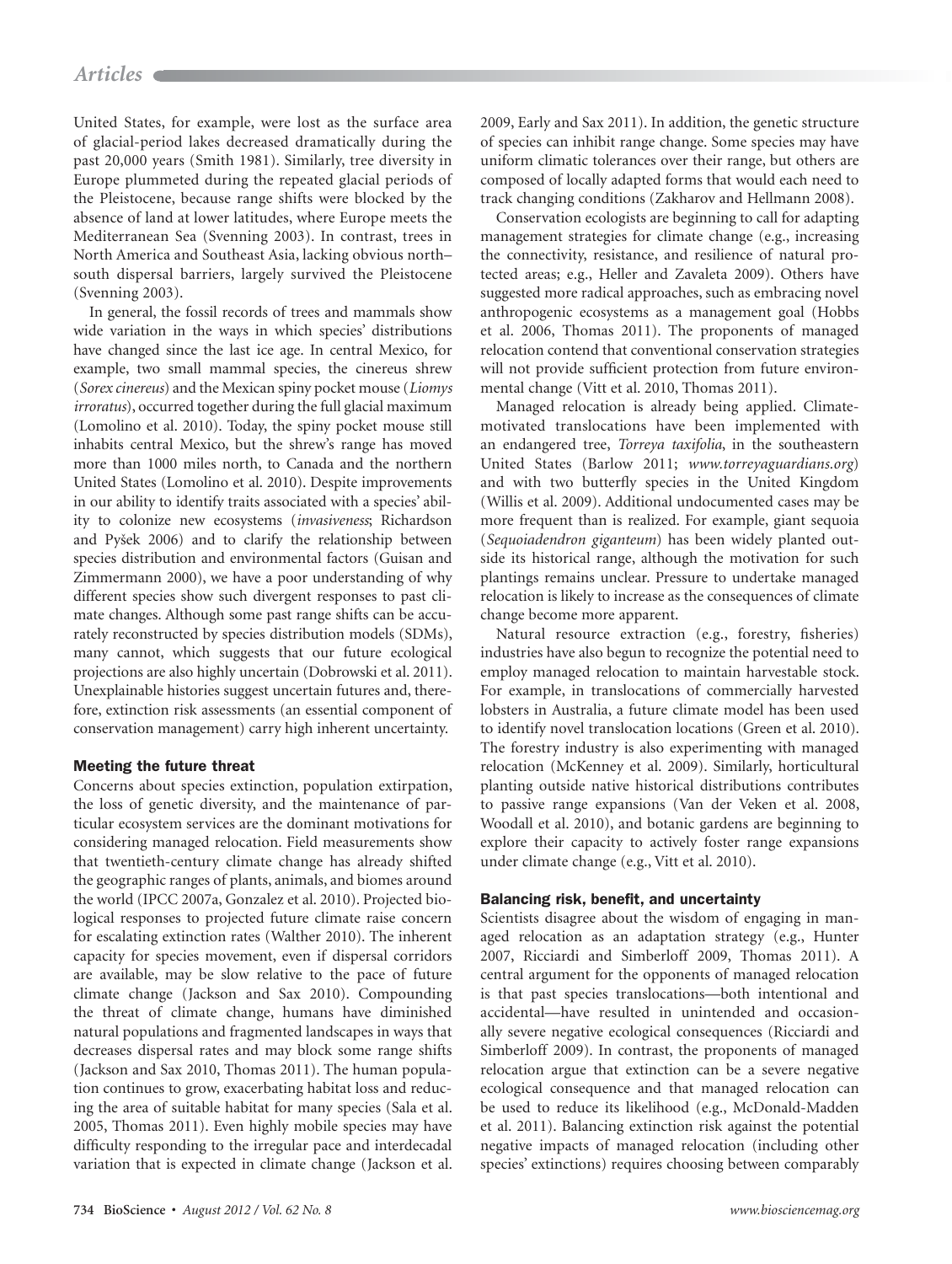unfortunate risks. Within this debate, the benefits of managed relocation are not limited to extinction prevention; they may also affect how keystone or foundation species maintain specific ecological functions (Hoegh-Guldberg et al. 2008, Kreyling et al. 2011). Therefore, an assessment of the values and the risks of managed relocation should include the ecological impacts on both the target species and the *recipient ecosystem* (the ecosystem to which the relocated species is being moved), as well as economic and social values influenced by management actions.

Benefit and risk comparisons are challenging because ecological data provide inexact evidence on the degree of anthropogenic threats to biological diversity. Risk and uncertainty, in the best of situations, are difficult concepts for framing scientific information for societal engagement in decisions. Overlaying management actions that establish species outside historical distributions, which is a departure from time-honored standard practices of conservation management, adds to the challenge of managing natural resources in a manner consistent with public interest. Translocations beyond historical distributions have been conducted in response to threats posed by invading species (e.g., establishing Guam rail on the island of Rota or kakapo on small islands off of New Zealand, where predators are absent), but these are actions in response to a clearly attributable threat in a confined spatial environment (e.g., islands). Given inexact projections of risk, stakeholders may reasonably disagree on what constitutes adequate evidence to support particular management actions. Similarly, stakeholders may disagree about the value of different outcomes (e.g., extinction abatement or continued harvest productivity). Nevertheless, the ecological threat of climate change is not likely to be completely addressed by management actions that rely on traditional strategies (e.g., Thomas et al. 2011). Although managed relocation may include actions that are commensurate with the magnitude of possible future climate change, ad hoc decisions on when and where to deploy managed relocation are unlikely to satisfy societal goals effectively.

Biologically centered decision-support frameworks for managed relocation have emerged (e.g., Hoegh-Guldberg et al. 2008, Dawson et al. 2011, McDonald-Madden et al. 2011, Thomas et al. 2011). However, implementation should also include societal interests in the process of making decisions (Richardson et al. 2009). A transparent, structured decisionmaking process can facilitate societal acceptance of decisions when scientific uncertainty is high, policies are permissive with respect to individual action, and society holds conflicting values. In the natural sciences, conservation biologists, invasion biologists, and restoration ecologists are all beginning to recognize the necessity of broadening their perspectives in order to improve decisions and the social acceptability of decisions regarding natural resources management.

Our view is that the starting point for developing a decision framework for managed relocation should be an examination of the goals of conservation, values underlying those goals, and the possibility for conflict among both goals and underlying values. The next step is to examine the legal and institutional framework within which managed relocation decisions are made. Third, we must develop and agree on scientific standards of evidence to support managed relocation decisions. Finally, we must create tools for resolving goal or value conflicts. Toward this end, the MRWG identified a series of ethical, policy, ecological, and integrated questions that should be answered to support a socially and scientifically acceptable decision framework (box 1).

# Ethical foundations for evaluating managed relocation

New ethical divisions have erupted among conservationists regarding managed relocation. These emerging arguments pivot on different axes from those of many traditional environmental ethics debates. Such debates often pit societal commitments to protect nature against individual freedom (e.g., the freedom to exploit nature). Furthermore, environmental ethical arguments often distinguish intrinsic from instrumental values of species and ecosystems for the purposes of protecting nature (Norton 1988, Rolston 1994). Support for and opposition to managed relocation can invoke both sides of these dichotomies (e.g., managed relocation can be defended by an appeal to the intrinsic and instrumental value of a climate-challenged species, just as it can be critiqued by an appeal to the intrinsic and instrumental value of an ecosystem that will be affected by translocation). Furthermore, the choice of conservation targets (e.g., populations, species, habitats, or ecological processes) is a complex process shaped by values and other cultural commitments (Sarkar 2005). Managed relocation, at least as it has been discussed thus far, appears to privilege a speciescentered approach to conservation rather than ecosystemor habitat-centered approaches.

The managed relocation debate brings a relatively neglected ethical question to center stage: How do we prioritize conservation duties in the face of unavoidable conflict? Some have argued that our long-running commitment to protecting species from anthropogenic threats warrants considering managed relocation as a conservation strategy (Camacho 2010, Camacho et al. 2010, Minteer and Collins 2010). However, this same argument for protecting species from anthropogenic threats has also been deployed in opposition to managed relocation (Ricciardi and Simberloff 2009). Moreover, some have claimed that traditional ethical arguments for protecting species do not justify managed relocation, since much of the value that is at risk derives from a species' connection to its historical habitat, and this will be lost when the species is translocated (Sandler 2010). However, it could be argued that there are aesthetic, cultural, and moral values at stake that are not eroded by managed relocation and that these values trump historical considerations. Finally, the ethical debate over managed relocation can be viewed as highlighting the tensions in conservation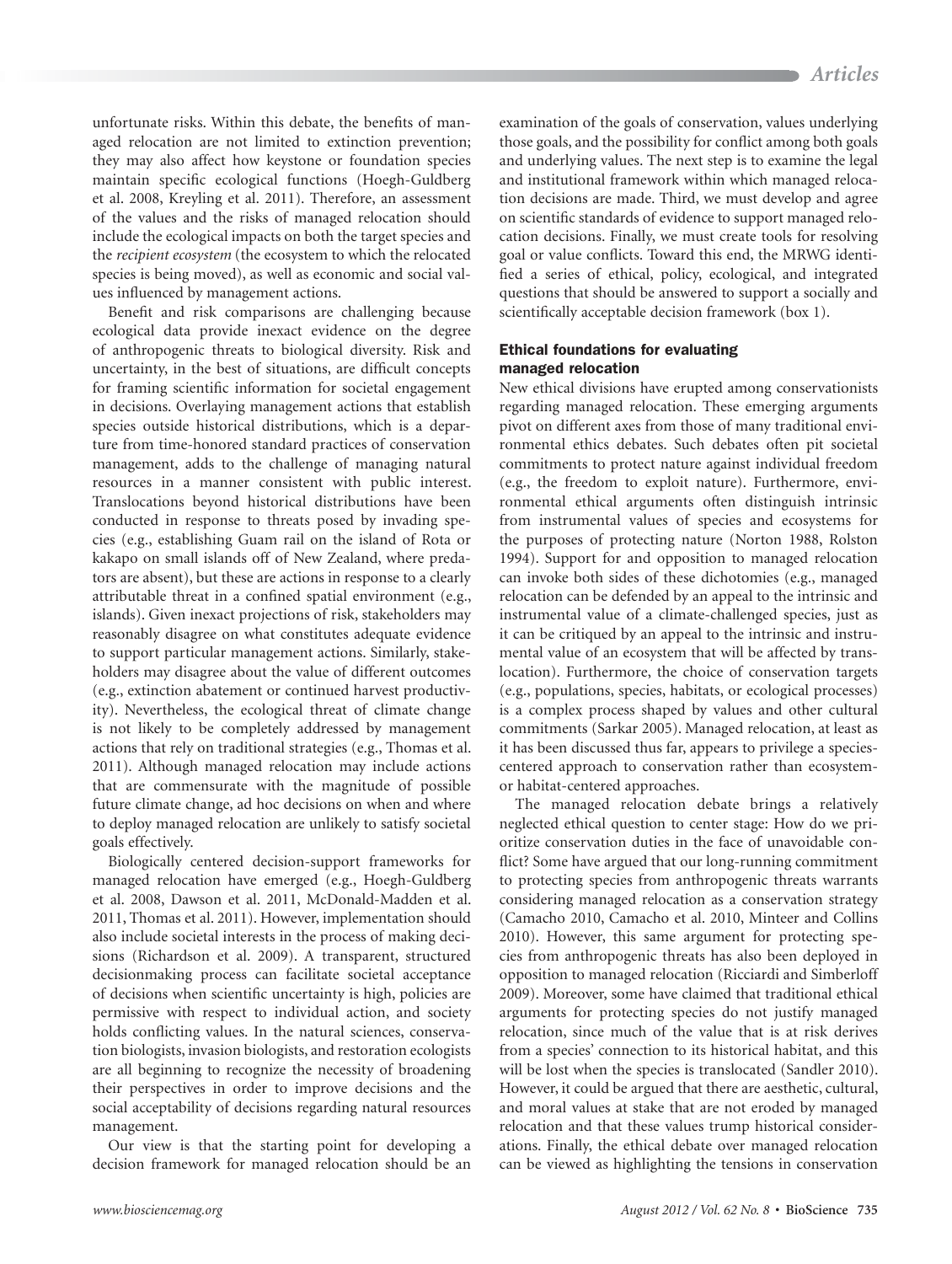## Box 1. A proposed set of key questions identified by the Managed Relocation Working Group that are central to creating a cohesive, broad-based general framework for decisionmaking relative to proposed managed relocation actions.

#### **Ethical questions**

What are the goals of conservation, and why do we value those goals?

Which conservation goals take ethical precedence over others and why?

What is the ethical responsibility of humans to protect biodiversity (genotypic, population, species, ecosystem)?

Is there an ethical responsibility to refrain from activities that may cause irreversible impacts, even if restraint increases the risk of negative outcomes?

How does society make decisions in consideration of divergent ethical perspectives?

#### **Legal and policy questions**

Do existing laws and policies enable appropriate managed relocation actions?

Do existing laws and policies inhibit inappropriate managed relocation actions?

Do the existing implementation policies of environmental laws provide the guidance for resource managers to fulfill their obligations for climate change adaptation?

What is the process for managers, stakeholders, and scientists to work collaboratively to make managed relocation decisions? Who pays for managed relocation, including the studies needed to support an action, monitoring, and the outcomes of the management action?

#### **Ecological questions**

To what extent do local adaptation, altered biotic interactions, no-analog climate space, and the persistence of suitable microhabitats within largely unsuitable landscapes mitigate the extinction risk (and managed relocation need) of species listed as *vulnerable*? What evidence suggests that species are absent from climatically suitable locations because of dispersal limitations that could be addressed by managed relocation?

What are the limits of less dramatic alternatives to managed relocation, such as increasing habitat connectivity?

How well can we predict when management must address interacting suites of species rather than single species?

How well can we predict when relocated species will negatively affect host system species or ecosystem functioning (e.g., nutrient flux through food webs, or movement of individuals)?

How well can we predict the likelihood of a species' successful long-term establishment in light of a changing climate?

#### **Integrated questions**

What are the priority taxa, ecosystem functions, and human benefits for which we would consider invoking managed relocation? What evidence of threat (extinction risk, loss of function, loss of benefit to people) triggers the decision process?

What is adequate evidence that alternatives to managed relocation are unavailable and that the probability that managed relocation will succeed is adequate?

What constitutes an acceptable risk of harm and what are adequate assurances for the protection of recipient ecosystems? Who is empowered to conduct managed relocation, and what is their responsibility in the event that the consequences are not those predicted?

between *positive duties* (e.g., saving species from extinction, enhancing ecological resilience) and *negative duties* (e.g., refraining from activities that undermine ecological integrity or that lead to decline of other species) (Minteer and Collins 2012).

The rate and magnitude of environmental change challenges the very possibility of defending species and ecosystems in their historical habitats. The alternative appears to be making principled and scientifically informed distinctions between acceptable and unacceptable interventions in rapidly changing ecological systems (Camacho 2010, Minteer 2011). Developing this latter approach would require devising an ethical framework for active, adaptive interventions on behalf of nature (Minteer and Collins 2010). Some of the skepticism surrounding managed relocation as a conservation strategy stems from what may be seen as an overly aggressive and interventionist approach to conserving species under conditions of rapid environmental change (Jamieson 2008). The challenge is therefore

to distinguish, within particular decision contexts, ethically acceptable conservation actions from unacceptable ones along a continuum of interventions (from those that are commonly accepted to those that are not).

It is difficult to discern at this stage in the discussion whether the spirited debate over managed relocation emerges from ethical disagreements or from the currently weak capacity of ecological science to predict the outcomes of species introductions. In order to help clarify or resolve these questions, some environmental ethicists have called for an increased engagement of scientists in the discussion of ethical issues (Norton and Noonan 2007, Odenbaugh 2008).

It is also not entirely clear how the ethical debate over managed relocation fits within the normative framework established by conservation laws and policies (Camacho 2010). The US Endangered Species Act (ESA), for example, effectively codifies the ethical position—justified by an appeal to a range of societal values—that humans should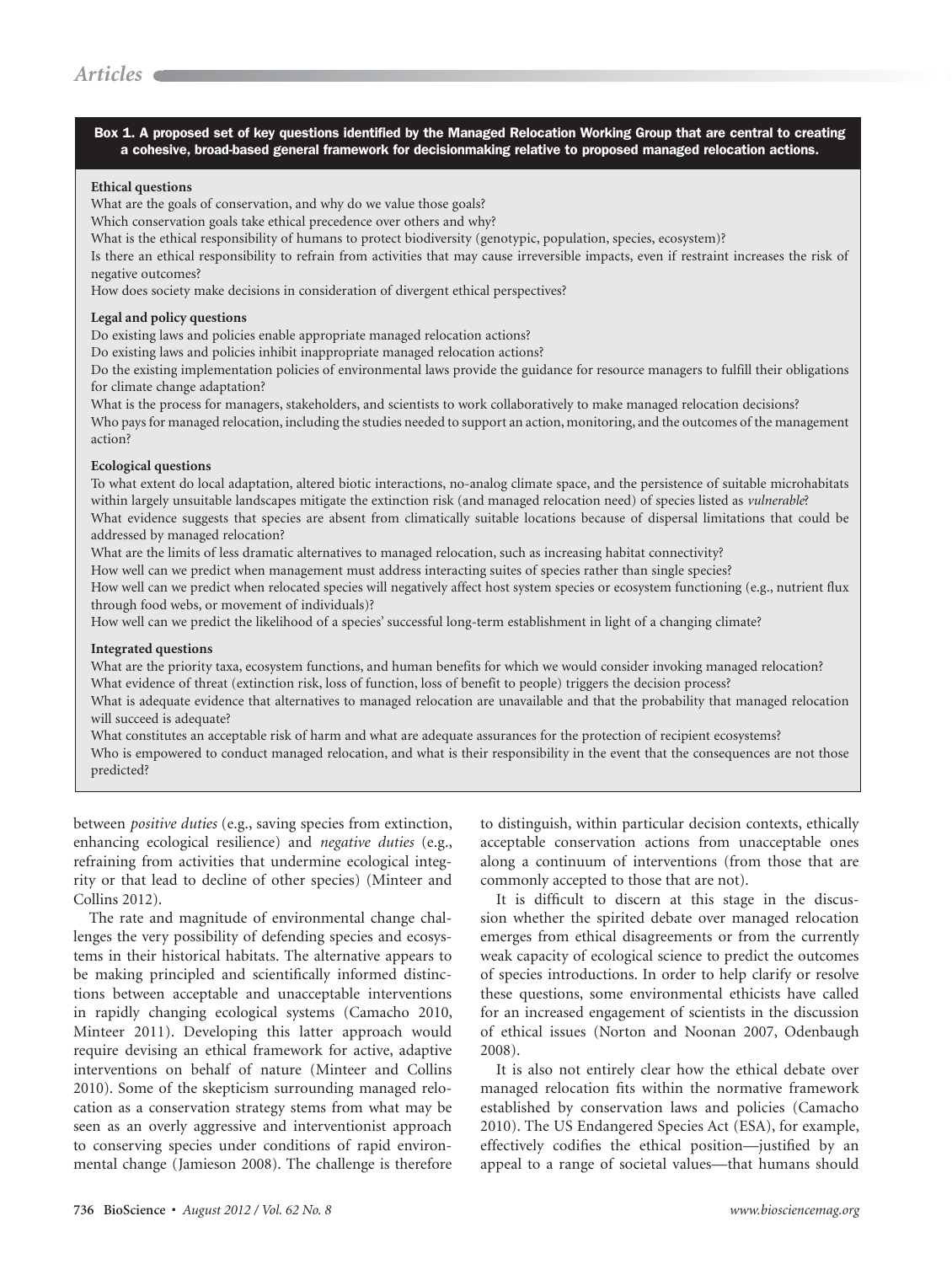undertake a strong effort to prevent species loss. Ecological projections suggest that managed relocation may become necessary to fulfill this promise. The ESA adopts an interventionist mode: Both *ex situ* population establishment and experimental translocation populations can be sanctioned under ESA management guidelines. The ESA, as it is interpreted by the courts, places a strong positive obligation on the US government to prevent extinctions and thus may suggest that managed relocation in the case of listed species is justified. However, the ESA also prohibits the unauthorized taking of endangered species of fish or wildlife and imposes some restrictions on degrading critical habitat for these species. This mandate indicates that people also have broader negative responsibilities not to harm natural systems. Negative ethical duties not to cause damage are problematic for managed relocation because it may be impossible to ensure that no harm results to recipient ecosystems.

There are thorny ethical questions surrounding any shift to an adaptationist understanding of conservation ethics and policy that would sanction managed relocation. The conservation message for decades has stressed the importance of saving species within historical ranges. Managed relocation may create perverse opportunities for relaxing societal commitments to habitat protection (Camacho 2010). Perhaps an even more troubling question is whether the acceptance of adaptive and anticipatory strategies, such as managed relocation, will function as a moral hazard by undercutting society's resolve to pursue aggressive climate change mitigation policies. There is a danger that even a measured adoption of managed relocation will encourage ethically irresponsible behavior. Policies sanctioning managed relocation could therefore provide leverage to those who wish to dismantle legal and policy tools designed to protect species and their habitats. Policymakers will have to take great care in communicating the need for relocation proposals to a public with divided interests so that policy revisions do not confuse and weaken human ethical responsibilities toward conservation.

Managed relocation raises significant and complex questions that contrast positive environmental duties to protect species from extinction and ecosystems from disruption with negative duties not to increase the extinction risk of the target species in its existing habitat and not to threaten the integrity of the recipient location. Understanding when and why one duty supersedes another is a key challenge for the ethical evaluation of managed relocation as a conservation strategy. Balancing the role of conventional conservation strategies and values (e.g., conserving species within protected areas) with more anticipatory and interventionist approaches (e.g., moving species to reside in appropriate protected areas outside historical ranges) is difficult. This is especially relevant to the extent that any new model departs from the generally accepted understandings of *wilderness*, *nativeness*, and idealized "pristine" systems free from human control and management (Camacho 2010, Marris 2011). The decisions that we make are likely to hinge on ideas about the kind of world that we intend to steward for future generations.

# Legal and policy issues

Regulations are vehicles for achieving social outcomes. The use or misuse of managed relocation will be dictated in part by regulatory structures, resource-management policies, and stakeholder involvement (Camacho et al. 2010, Shirey and Lamberti 2010, Barlow 2011) and in part by other incentives. The effectiveness of regulations depends on how easily they can be enforced and on the weight of the economic or social incentives pushing against them.

Ideally, the legal framework for managed relocation would foster careful review of proposals for managed relocation, would provide a basis for distinguishing ethically and ecologically sound actions from those that are not, would discourage or prohibit inappropriate efforts, and would perhaps support those deemed appropriate. There are several challenges to transitioning from the current regulatory situation to that ideal. The legal and policy frameworks for these challenges vary by country. We focus on specific policy issues in the United States, but the principles are generalized to the challenges that most countries face in applying twentiethcentury environmental legislation to climate change issues.

First, the current regulatory environment for managed relocation is highly fragmented and variable. The laws and policies governing the relocation of species vary widely by jurisdiction, taxon, and proposed action. Multiple regulators will often have jurisdiction over different components of managed relocation decisions (Camacho 2010). In the United States, for example, authority to regulate the movement of most flora and fauna falls under state jurisdiction (Fischman 2005). Federal authorities have overlapping control over the relocation of species listed as *endangered* or *threatened* under the ESA or covered under the Migratory Bird Treaty Act and of relocations to or from federally owned lands. At both the federal and the state level, numerous different agencies, some with conflicting missions and goals, may have jurisdiction over decisions pertaining to managed relocation. Local and tribal authorities may also be involved. Finally, there may be conflicting stakeholder interests in both the donor and recipient locations (Richardson et al. 2009). An ideal framework would require coordination, or at least communication, among all these entities and a way to resolve conflicts among them.

Second, it may be difficult to effectively regulate nongovernmental managed relocation initiatives. Across most of the United States, the anthropogenic movement of most species—other than those that have been formally identified as *endangered* or *threatened* under the ESA or as *noxious* under the Lacey Act (the 1900 federal law establishing criminal penalties for illegal trade in plants and wildlife)—is effectively unregulated. Some states have more comprehensive regulations but are unable to effectively enforce them. In California, for example, a permit is required to release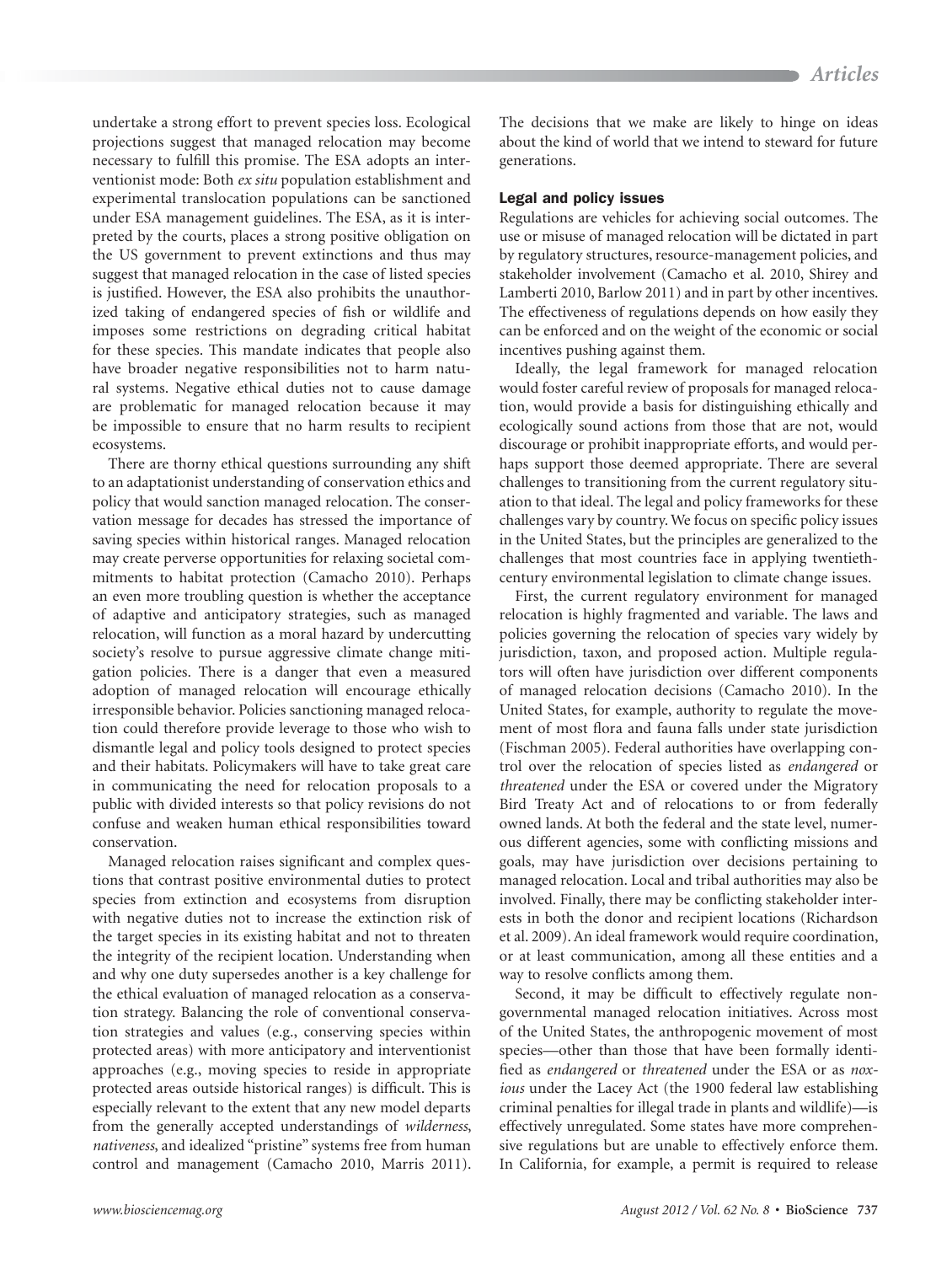# *Articles*

into the wild any animal that is not native or that "may be genetically detrimental to agriculture or to native wildlife" (California Code of Regulations Title 14, § 671.6) or to put any live fish, aquatic animal, or aquatic plant in the waters of the state (California Fish and Game Code § 6400). Nonetheless, illegal introductions, such as that of the northern pike into Lake Davis (Goedde 1998), have caused ecological and economic havoc.

Therefore, it may be as important to discourage ad hoc managed relocation by enthusiastic individuals or groups as it is to provide guidelines for well-planned actions. So far, there has been little discussion of how best to limit unsanctioned private actions. This is a curious gap, given that one of the most visible cases of managed relocation is being conducted by a citizen action group (*www.torreya guardians.org*) that has moved a federally listed *endangered* plant species across state lines and 600 kilometers north of the historical distribution of the species, without any regulatory oversight (figure 1). This is not to imply a governance failure. Plants are afforded limited protection under the ESA, no oversight was required by the agencies, and this private group sought no public consultation. Although legislating or regulating restraint sounds simple, it is difficult to do so effectively. Private translocation, as the Lake Davis example mentioned above demonstrates, can be extremely difficult to detect and prevent. However, individuals and groups like the Torreya Guardians, who are motivated by conservation goals, may be dissuadable by education efforts. An ideal policy framework for managed relocation would not rely on a simple prohibition of private actions but, instead, would

#### *Torreya taxifolia* **quick facts.**

- . Dioecious conifer that suffered a disease epidemic that wiped out the adult population in the 1960s.
- **•** Federally listed as endangered under the Endangered Species Act.
- . There are fewer than 1000 individuals in the wild, all juveniles, and the population is experiencing a slow but steady decline.
- . Captive populations of over 150 genotypes exist in more than three botanic gardens in the southeastern United States.
- **Several ex situ trees produce seed.**
- . Torreya Guardians released 31 plants from legally obtained material in North Carolina in July of 2008.

**Managed relocation release site Post-Pleistocene historic range**

*Figure 1. The case of* **Torreya taxifolia***, a federally listed* **endangered** *tree whose populations continue to decline in the wild. With several mature, seed-producing trees in the wild, the species is not at imminent risk of extinction. Despite this, the Torreya Guardians (***www.torreyaguardians.org***) felt that the species "belongs" in the Appalachian Mountains and introduced 31 trees there in 2008 (Barlow 2011). Photograph: Mark W. Schwartz.*

include outreach efforts designed to inform well-meaning conservation advocates of the harm that inappropriate translocation can cause.

Third, current conservation law, generally, does not include stipulations about responses to changing climate, and this can result in conservation policies that may present barriers to appropriate managed relocation (Camacho 2010). For example, under existing regulations for designating experimental populations (50 CFR 17.81(a)), if the US Fish and Wildlife Service (USFWS) were to determine that the primary habitat of a federally listed *endangered* or *threatened* species had been unsuitably and irreversibly altered or destroyed by climate change, it could decide (through a process that requires public review and comment) to create an experimental population outside the probable historical distribution. However, because experimental populations are subject to less protection under the ESA, the USFWS might then be placed in the awkward position of more stringently regulating landowners in the donor ecosystem than those in the recipient ecosystem. Similar complications could be generated, depending on how state designations of *nonnative species* are construed and, in particular, how *nonnative* is interpreted in light of climate change and shifting potential geographical distributions.

Ultimately, an effective regulatory framework must address these challenges. Longstanding goals and legal standards that emphasize preserving protected lands on the basis of the historical range of natural variability or that emphasize minimizing human intervention may make promoting ecosystem function very difficult under climate change (Camacho

2010). Agencies and even legislatures may need to modify existing policies or laws in order to justify the appropriate uses and to identify any misuses of managed relocation. Unfortunately, it may be difficult to modify environmental laws while maintaining the goals of the original law (Camacho 2010).

Any policy framework authorizing managed relocation should minimize uncertainty regarding the risks and benefits of its use and to articulate, evaluate, and promote public deliberation about the values that managed relocation may affect (Camacho 2010). One possible solution is to foster interjurisdictional and interagency collaboration in defining best management practices for managed relocation. Key nongovernmental organizations should be included in that process. Progress toward this goal is imminent. For example, in the United States, the draft National Fish, Wildlife, and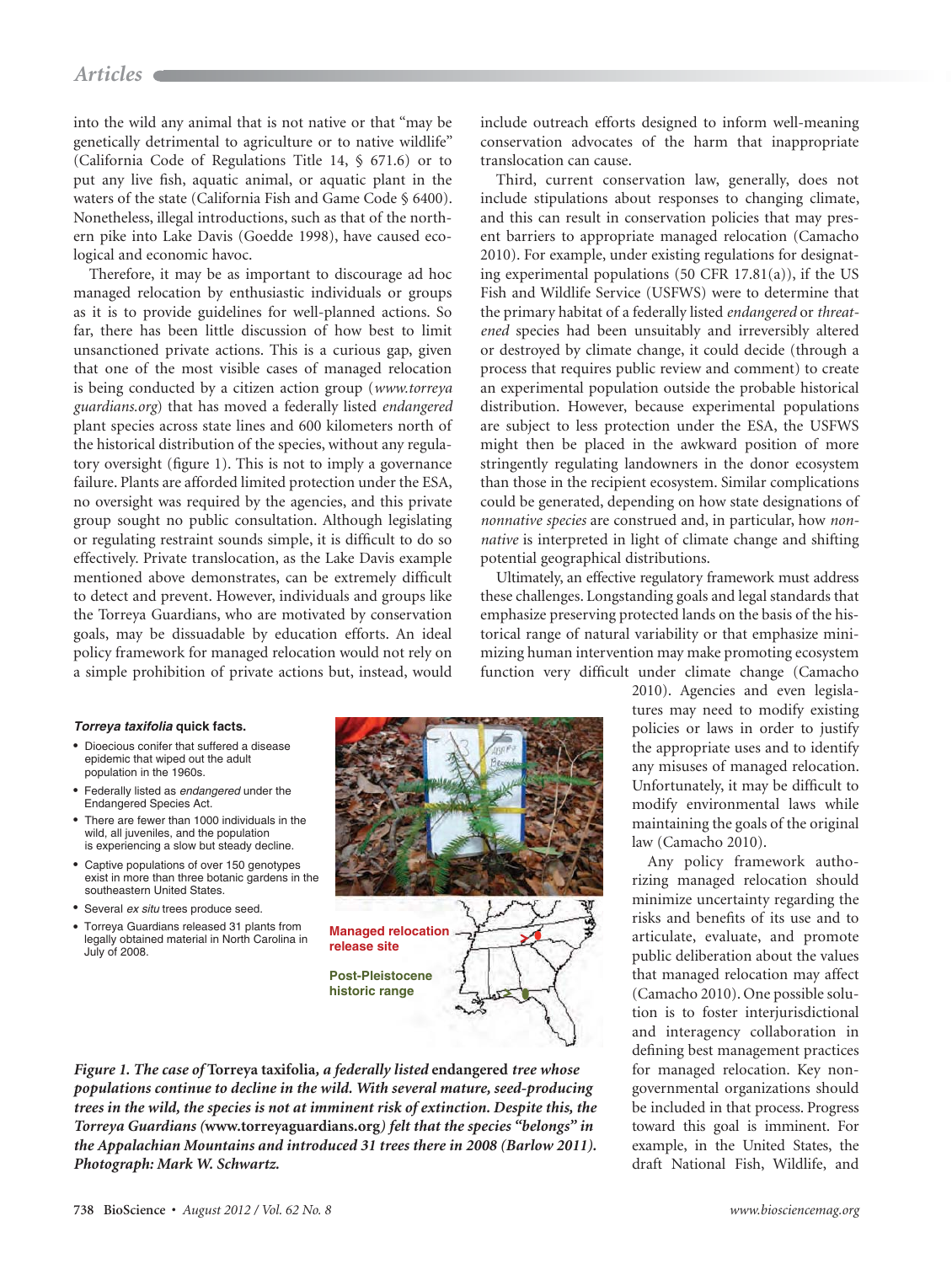Plants Climate Adaptation Strategy, a collaborative effort among federal, state, and tribal partners, outlines numerous strategic climate change adaptation responses, including possible consideration of managed relocation. This report calls for the development of criteria and guidelines for action (*www.wildlifeadaptationstrategy.gov*). In addition, the adaptation chapter of the Ecosystems, Biodiversity, and Ecosystems Services technical input report for the 2013 National Climate Assessment also includes managed relocation as a possible strategy (Bruce A. Stein, National Wildlife Federation, personal communication, 2 March 2012). These documents represent the provisional first steps toward agency consideration of the full ramifications of managed relocation and the need for interagency coordination.

A cautious approach toward managed relocation might initially restrict its use to a narrow set of situations. An example would be cases in which (a) substantial data suggest that the extinction risk of a species without relocation is high, (b) relocation is feasible, (c) the target population could be easily contained, (d) the introduction is unlikely to cause substantial harm to the proposed site, and (e) the proposed site will likely be compatible with the introduced population for a substantial period (Camacho 2010). Whatever standards are adopted, they should include periodic review and revision as new research and controlled applications yield additional information about their efficacy in achieving management goals for natural systems.

# Ecological questions

The ecological literature is growing rapidly with respect to the managed relocation of individual species with the goals of preserving genetic diversity (Sgrò et al. 2011), reducing extinction risk (McDonald-Madden et al. 2011, Thomas 2011), maintaining ecosystem functioning (Kreyling et al. 2011), and sustaining wild populations for resource extraction (Green et al. 2010, Wang et al. 2010). Moving species to maintain ecosystem functions and services is inadequately understood, both scientifically and socially. The importance of a shared coevolutionary history in maintaining ecosystem roles, although it is debated in the ecological literature, is simply not known. On one hand, research in ecology suggests that separating coevolved taxa might compromise important ecological functions. On the other hand, proper *ecological fitting* (*sensu* Janzen 1985) may allow species with no coevolutionary history to function adequately in newly assembled communities. Recent reviews and meta-analyses suggest that some invaded communities may perform certain ecosystem functions at a higher level than historical, native communities (Liao et al. 2008, Ehrenfeld 2010, Vilà et al. 2011), but the number of functions examined has been limited. So, although the results so far suggest that relocating species may help maintain ecosystem processes, additional work is needed.

Some populations, species, or groups of species are likely to be better candidates for managed relocation than others because they pose less risk of causing unintended damage where they are relocated, because they are able to tolerate extraction from their source populations, and because they have a high probability of a successful establishment. The characteristics of good candidates or choices include life-history attributes rarely associated with invasiveness. For example, compared with ruderal species, slow growing, shade-tolerant, long-lived trees are probably more likely to require managed relocation, and they are also often less likely to become widespread invaders. In general, introduced plants are less likely to cause rapid extinctions than are introduced animals, because predation is the principal interaction that leads to rapid extinction (Sax and Gaines 2008). Relocations within continents that do not transgress major biogeographical boundaries (e.g., mountain ranges) could reduce the risk of unforeseen negative consequences (Mueller and Hellmann 2008). We can use existing ecological knowledge to make preliminary assessments of the risk of species imposing undue impacts on their recipient ecosystems. However, we also know that ecological prediction is often poor. If managed relocation actions become common in the future, some fraction will unavoidably result in unintended management consequences (Mueller and Hellmann 2008).

SDMs may provide guidance on species that are unable to tolerate changing climatic conditions and on the identification of potentially suitable future habitats. Interest is growing in the use of models of projected future species distributions to support managed relocation (e.g., Carvalho et al. 2010), but it is difficult to place high levels of confidence in the accuracy of such models (Sinclair et al. 2010). Range shifts arise from a complex suite of drivers, including direct physiological responses to climate, responses to nonclimatic environmental conditions (e.g., disturbance), indirect effects of changing species associations, and environmental conditions with no analog in the training data set. Factors such as changing disturbance regime, species interactions, phenotypic plasticity, and adaptation are difficult to include in projecting future distributions. Furthermore, the dispersal capacity of a species projected to need to shift its distribution is a separate component of vulnerability and is, likewise, often poorly predicted (Thuiller et al. 2008).

Empirical cases documenting constraints on the capacity of SDMs to accurately forecast management need are accruing. Research that compares species' native and naturalized distributions has shown that SDMs often have a questionable ability to predict habitable climates. For example, in an examination of 26 plant species introduced to Australia, 20 of them were found to occur in areas not predicted to be suitable on the basis of native climate tolerances (Gallagher et al. 2010). Dobrowski and colleagues (2011) built climatic niche models from a historical data set and assessed their models' accuracy by comparing modern-day distribution data with the historical model's predictions. They found that the typical internal cross-validation metrics used in SDM studies consistently overestimated model projection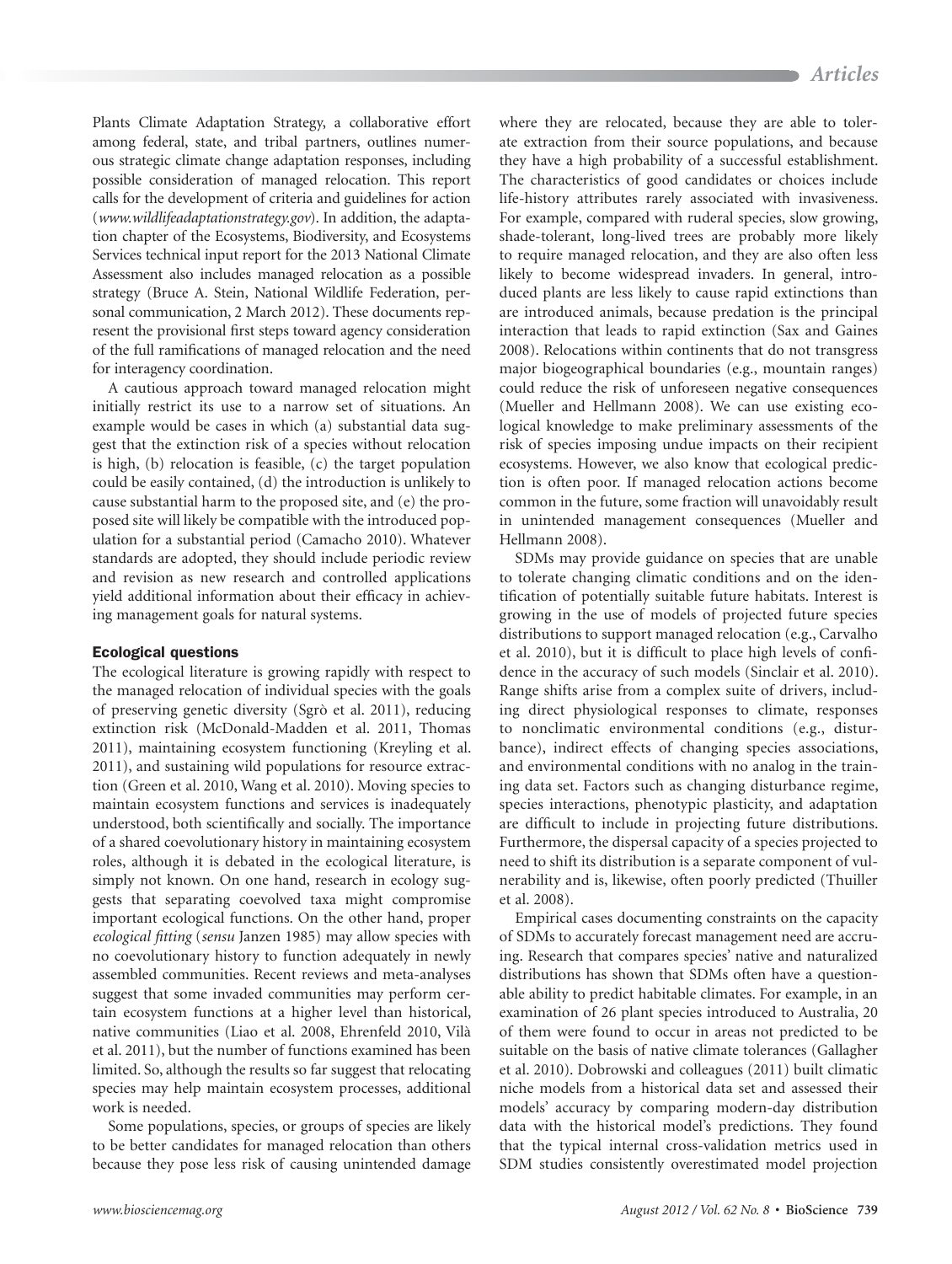accuracy. Although the average temporal transferability of SDMs was fair to good, about 20% of the species models showed a poor to very poor fit when projected out 75 years. The suites of species that were poorly or well modeled were not random subsets, and certain ecological traits (e.g., dispersal capacity, fire adaptation, commonness) were associated with each group. Furthermore, Dobrowski and colleagues (2011) found that the variability in the niche models' performance was driven principally by differences between species traits rather than to model algorithms or the time period of the model's calibration. Additional work is needed to better characterize these types of errors and to determine which sorts of species in which sorts of circumstances are likely to be well predicted by SDMs.

## Recommendations

Stakeholders, resource managers, and scientists are developing varied climate adaptation strategies, including managed relocation. Decisions are currently being made in an atmosphere of multiple competing ethical frameworks, ambiguous policies, and scientific uncertainty. Clear policy frameworks to facilitate decisionmaking are critical when scientific uncertainty around specific cases of biotic responses to climate change remain large and competing ethical frames persist. However, definitive answers may be elusive, because biological systems are complex and so scientific uncertainty will remain high. Therefore, the MRWG did not seek definitive answers. Rather, the group sought to clarify the dimensions of an integrated approach to the appropriate use—with sufficient constraint—of managed relocation actions. These issues span science, law, policy, and ethics. Regardless of these challenges, some people, organizations, and governmental agencies want to protect threatened biodiversity using managed relocation. The difficult ethical, legal, or scientific issues will lead to conflict. Treating these issues in isolation, likewise, is unlikely to improve our capacity to create robust strategies regarding managed relocation. Researchers need to work with the agencies charged with upholding species protections, resource-management agencies, and stakeholders in order to address the multifaceted problems that climate change poses. Only with this integrated information can policymakers provide clear guidance for managed relocation.

Although many research questions remain unanswered, the literature on managed relocation is growing rapidly and provides empirical examples that can lead to overarching guiding principles. However, a better understanding of the limits of accurately predicting risk is a grand challenge for conservation. This challenge is acute with respect to managed relocation, because we simply do not yet have the capacity to predict the need for action or the capacity to predict the impacts of our actions. In addition, a healthy and spirited debate is developing in the scientific literature regarding what are, in effect, social issues. In parallel, an increasing number of papers address the sociopolitics, law, and ethics of managed relocation. This ongoing work is

important, but it is neither fully developed nor adequately deployed by natural resource managers.

A structured decisionmaking process for managed relocation must integrate ethical, legal, and scientific considerations in a way that is both deliberative and publicly transparent. Resource managers need standards, protocols, and guidelines for evaluating whether, when, how, and for whose benefit managed relocation might be implemented. Conservation increasingly appears to come into conflict with other human needs (e.g., food, security, health, well-being). This conflict drives the need for a clear ethical foundation for conservation action (Odenbaugh 2008). Society strongly supports robust environmental stewardship, but people diverge in their opinions when conservation actions result in costs to people and in cases in which differing conservation priorities conflict with one another. Clearly articulated ethical principles may be the strongest position from which to develop policies regarding managed relocation.

Closely linked to the scientific and ethical considerations is whether and under what conditions managed relocation is a cost-effective strategy. Decision theory applied to conservation is an appealing framework for the clarification of the scientific issue (e.g., McDonald-Madden et al. 2011), and it can include both budgetary and ethical criteria (e.g., Sarkar et al. 2006).

Clearly articulated international, national, and regional policies of conservation and biological resource management under climate change, built on an ethical foundation, will help to integrate stakeholder interests and to reduce conflict. Most of the world's conservation treaties, laws, policies, and guidance documents that might inform managed relocation decisions predate explicit consideration of climate change. The potential for climate change to directly and indirectly drive massive species extinctions brings this policy mismatch into sharp focus.

Despite our emphasis on US policies, agencies, and problems, the issues of managed relocation extend beyond national borders and involve nations with contrasting regulations, law-enforcing capacities, and economic needs. For wealthier countries, a policy void may lie in constraining unsanctioned actions. In contrast, less-wealthy countries may lack both enabling and constraining policies, as well as the resources to enforce regulations even when they exist. Given that managed relocation exceeds the frontiers of any single nation, we suggest that the scientific, economic, and ethical issues should also be tackled at the international level. Existing institutions, such as the Convention on Biological Diversity, the Ramsar Convention on Wetlands, the Man and Biosphere Programme, and the United Nations Convention to Combat Desertification, may play key roles in assisting different nations to collaborate on this issue. International collaborations that currently work to reduce illegal biotic trade, such as the Association of Southeast Asian Nations' Wildlife Enforcement Network (ASEAN-WEN), could expand their scope to include consideration of cross-border managed relocation of highly threatened species. Cooperation among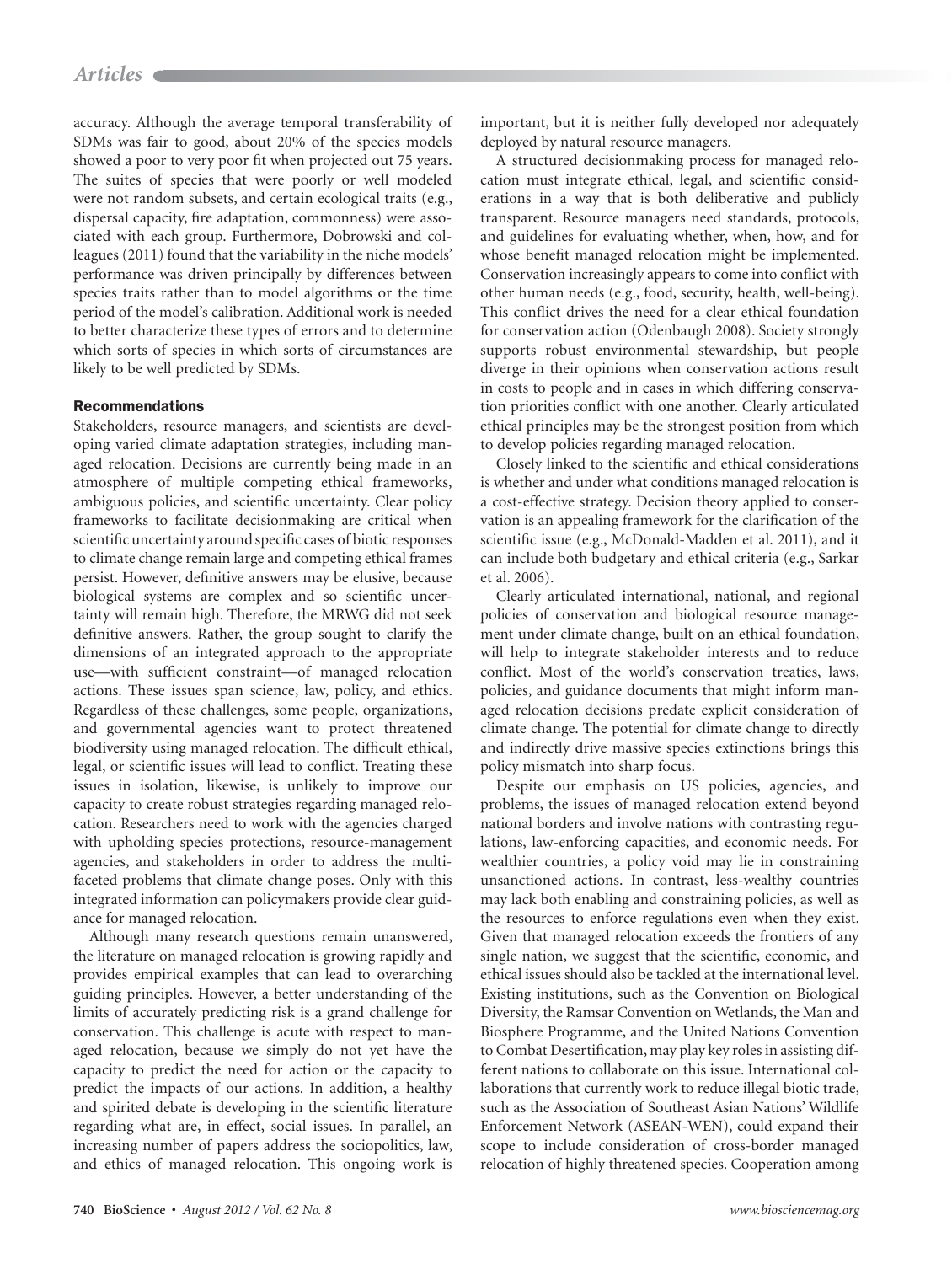countries could start at capacity building and move to the more difficult issues of coordinated actions.

Within the United States, the MRWG recommends that government agencies and nongovernmental conservation organizations develop detailed policies on managed relocation. At the federal level, this effort could be led by groups structured like the Climate Change Adaptation Task Force (cochaired by the White House Council on Environmental Quality, the Office of Science and Technology Policy, and the National Oceanic and Atmospheric Administration) or the National Fish, Wildlife, and Plants Climate Adaptation Strategy (cochaired by the USFWS, the National Oceanic and Atmospheric Administration, and the New York Division of Fish, Wildlife, and Marine Resources; *www.wild lifeadaptationstrategy.gov*). State government fish and wildlife and resource-management agencies will also need to be fully engaged in this effort, because—other than actions involving endangered species—most regulation of the movement of plants and animals in the United States is under state jurisdiction.

Ideally, these efforts would entail broad public consultation, specialist consultation, agency actions, and possibly even legislative action to determine the public policy on managed relocation. Specialist consultation should be interdisciplinary to effectively address the complex ethical, policy, and scientific issues in which stakeholders will express an interest. In addition, resource-management agencies should examine whether adequate constraints exist to limit the capacity of stakeholders to take managed relocation into their own hands and to decide unilaterally to relocate species in the name of conservation. Guidelines should encourage due restraint and discourage unsanctioned actions that have irreversible consequences. These guidelines should also provide resource managers with a way to take appropriate action on problems that have no solutions under the existing management best practices. However, these guidelines must require adequate monitoring and reporting of sanctioned actions for both the target and the recipient ecosystem.

# Acknowledgments

This article is dedicated to Stephen H. Schneider, who was a member of the Managed Relocation Working Group and a tireless advocate for careful deliberation of climate change issues involving both scientific analysis and social values. He was a giant in our field and a friend and mentor to many of the authors of this article. This work was supported by National Science Foundation grants no. DEB 0741792 and no. DEB 0741921 in support of the Managed Relocation Working Group and by a Cedar Tree Foundation grant.

#### References cited

- Barlow C. 2011. Paleoecology and the assisted migration debate: Why a deep-time perspective is vital. (17 May 2012; *www.torreyaguardians.org/ assisted\_migration\_paleoecology.html*)
- Camacho AE. 2010. Assisted migration: Redefining nature and natural resource law under climate change. Yale Journal on Regulation 27: 171–255.
- Camacho AE, Doremus H, McLachlan JS, Minteer BA. 2010. Reassessing conservation goals in a changing climate. Issues in Science and Technology 26: 21–26.
- Carvalho SB, Brito JC, Crespo EJ, Possingham HP. 2010. From climate change predictions to actions: Conserving vulnerable animal groups in hotspots at a regional scale. Global Change Biology 16: 3257–3270.
- Dawson TP, Jackson ST, House JI, Prentice IC, Mace GM. 2011. Beyond predictions: Biodiversity conservation in a changing climate. Science 332: 53–58.
- Dobrowski SZ, Thorne JH, Greenberg JA, Safford HD, Mynsberge AR, Crimmins SM, Swanson AK. 2011. Modeling plant ranges over 75 years of climate change in California, USA: Temporal transferability and species traits. Ecological Monographs 81: 241–257.
- Donlan JC, et al. 2006. Pleistocene rewilding: An optimistic agenda for twenty-first century conservation. American Naturalist 168: 660–681.
- Early R, Sax DF. 2011. Analysis of climate paths reveals potential limitations on species range shifts. Ecology Letters 14: 1125–1133.
- Ehrenfeld JG. 2010. Ecosystem consequences of biological invasions. Annual Review of Ecology, Evolution, and Systematics 41: 59–80.
- Fischman RL. 2005. Cooperative federalism and natural resources law. New York University Environmental Law Journal 14: 179–231.
- Gallagher RV, Beaumont LJ, Hughes L, Leishman MR. 2010. Evidence for climatic niche and biome shifts between native and novel ranges in plant species introduced to Australia. Journal of Ecology 98: 790–799.
- Goedde NR. 1998. The poisoning of Lake Davis: Weighing the risks. Environs 21: 3–24.
- Gonzalez P, Neilson RP, Lenihan JM, Drapek RJ. 2010. Global patterns in the vulnerability of ecosystems to vegetation shifts due to climate change. Global Ecology and Biogeography 19: 755–768.
- Green BS, Gardner C, Linnane A, Hawthorne PJ. 2010. The good, the bad and the recovery in an assisted migration. PLoS ONE 5 (art. e14160). doi:10.1371/journal.pone.0014160
- Guisan A, Zimmermann NE. 2000. Predictive habitat distribution models in ecology. Ecological Modelling 135: 147–186.
- Heller NE, Zavaleta ES. 2009. Biodiversity management in the face of climate change: A review of 22 years of recommendations. Biological Conservation 142: 14–32.
- Hobbs RJ, et al. 2006. Novel ecosystems: Theoretical and management aspects of the new ecological world order. Global Ecology and Biogeography 15: 1–7.
- Hoegh-Guldberg O, Hughes L, McIntyre S, Lindenmayer DB, Parmesan C, Possingham HP, Thomas CD. 2008. Assisted colonization and rapid climate change. Science 321: 345–346.
- Hunter ML. 2007. Climate change and moving species: Furthering the debate on assisted colonization. Conservation Biology 21: 1356–1358.
- [IPCC] Intergovernmental Panel on Climate Change. 2007a. Climate Change 2007: Impacts, Adaptation, and Vulnerability. Cambridge University Press.
- -. 2007b. Climate Change 2007: The Physical Science Basis. Cambridge University Press.
- Jackson ST, Sax DF. 2010. Balancing biodiversity in a changing environment: Extinction debt, immigration credit and species turnover. Trends in Ecology and Evolution 25: 153–160.
- Jackson ST, Betancourt JL, Booth RK, Gray ST. 2009. Ecology and the ratchet of events: Climate variability, niche dimensions, and species distributions. Proceedings of the National Academy of Sciences 106: 19685–19692.
- Jamieson D. 2008. Ethics and the Environment: An Introduction. Cambridge University Press.
- Janzen DH. 1985. On ecological fitting. Oikos 45: 308–310.
- Kreyling J, Bittner T, Jaeschke A, Jentsch A, Steinbauer MJ, Thiel D, Beierkuhnlein C. 2011. Assisted colonization: A question of focal units and recipient localities. Restoration Ecology 19: 433–440.
- Liao C, Peng R, Luo Y, Zhou X, Wu X, Fang C, Chen J, Li B. 2008. Altered ecosystem carbon and nitrogen cycles by plant invasion: A metaanalysis. New Phytologist 177: 706–714.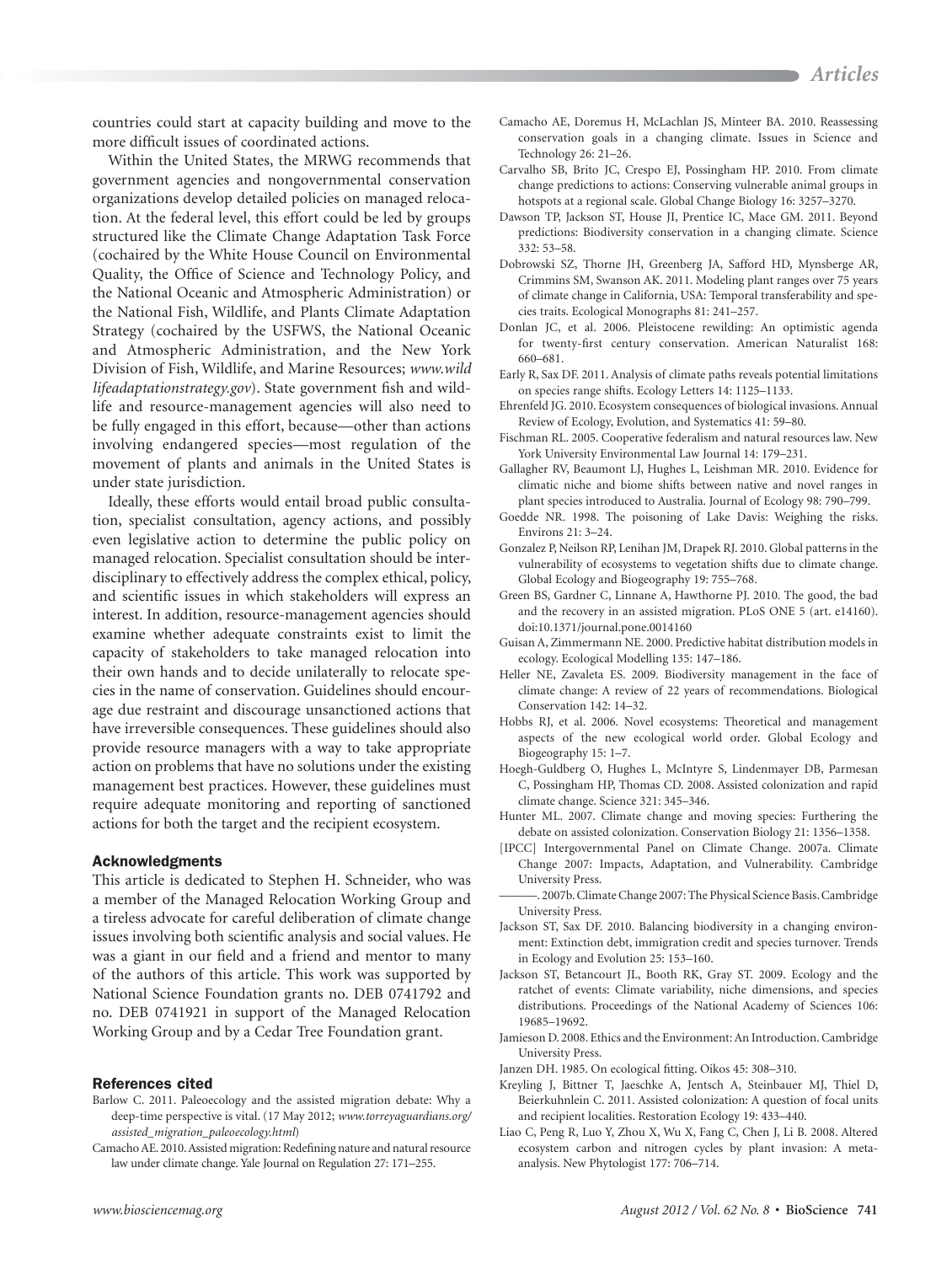- Lomolino MV, Riddle BR, Whittaker RJ, Brown JH. 2010. Biogeography, 4th ed. Sinauer.
- Marris E. 2011. Rambunctious Garden: Saving Nature in a Post-Wild World. Bloomsbury.
- McDonald-Madden E, Runge MC, Possingham HP, Martin TG. 2011. Optimal timing for managed relocation of species faced with climate change. Nature Climate Change 1: 261–265.
- McKenney D, Pedlar J, O'Neill G. 2009. Climate change and forest seed zones: Past trends, future prospects and challenges to ponder. Forestry Chronicle 85: 258–266.
- McLachlan JS, Hellmann JJ, Schwartz MW. 2007. A framework for debate of assisted migration in an era of climate change. Conservation Biology 21: 297–302.
- Minteer BA. 2011. Refounding Environmental Ethics: Pragmatism, Principle, and Practice. Temple University Press.
- Minteer BA, Collins JP. 2010. Move it or lose it? The ecological ethics of relocating species under climate change. Ecological Applications 20: 1801–1804.
- -. 2012. Species conservation, rapid environmental change, and ecological ethics. Nature Knowledge Education. Forthcoming.
- Mueller JM, Hellmann JJ. 2008. An assessment of invasion risk from assisted migration. Conservation Biology 22: 562–567.
- Norton BG. 1988. Why Preserve Natural Variety? Princeton University Press.
- Norton BG, Noonan D. 2007. Ecology and valuation: Big changes needed. Ecological Economics 63: 664–675.
- Odenbaugh J. 2008. Ecology and the inescapability of values. Science and Engineering Ethics 14: 593–596.
- Olden JD, Kennard MK, Lawler JJ, Poff NL. 2011. Challenges and opportunities for implementing managed relocation of species for freshwater conservation. Conservation Biology 25: 40–47.
- Ricciardi A, Simberloff D. 2009. Assisted colonization is not a viable conservation strategy. Trends in Ecology and Evolution 24: 248–253.
- Richardson DM, Pyšek P. 2006. Plant invasions: Merging the concepts of species invasiveness and community invasibility. Progress in Physical Geography 30: 409–431.
- Richardson DM, et al. 2009. Multidimensional evaluation of managed relocation. Proceedings of the National Academy of Sciences 106: 9721–9724.
- Rolston H III. 1994. Conserving Natural Values. Columbia University Press.
- Sala OE, van Vuuren D, Pereira H, Lodge D, Alder J, Cumming GS, Dobson A, Wolters V, Xenopoulos M. 2005. Biodiversity across scenarios. Pages 375–408 in Carpenter SR, Pingali PL, Bennett EM, Zurek M, eds. Ecosystems and Human Well-Being: Scenarios. Island Press.
- Sandler R. 2010. The value of species and the ethical foundations of assisted colonization. Conservation Biology 24: 424–431.
- Sarkar S. 2005. Biodiversity and Environmental Philosophy: An Introduction. Cambridge University Press.
- Sarkar S, et al. 2006. Biodiversity conservation planning tools: Present status and challenges for the future. Annual Review of Environment and Resources 31: 123–159.
- Sax DF, Gaines SD. 2008. Species invasions and extinction: The future of native biodiversity on islands. Proceedings of the National Academy of Sciences 105: 11490–11497.
- Seddon PJ. 2010. From reintroduction to assisted colonization: Moving along the conservation translocation spectrum. Restoration Ecology 18: 796–802.
- Sgrò CM, Lowe AJ, Hoffmann AA. 2011. Building evolutionary resilience for conserving biodiversity under climate change. Evolutionary Applications 4: 326–337.
- Shirey PD, Lamberti GA. 2010. Assisted colonization under the U.S. Endangered Species Act. Conservation Letters 3: 45–52.
- Sinclair SJ, White MD, Newell GR. 2010. How useful are species distribution models for managing biodiversity under future climates? Ecology and Society 15 (art. 8). (18 May 2012; *www.ecologyandsociety.org/vol15/ iss1/art8*)
- Smith GR. 1981. Late Cenozoic freshwater fishes of North America. Annual Review of Ecology and Systematics 12: 163–193.
- Svenning JC. 2003. Deterministic Plio-Pleistocene extinctions in the European cool-temperate tree flora. Ecology Letters 6: 646–653.
- Thomas CD. 2011. Translocation of species, climate change, and the end of trying to recreate past ecological communities. Trends in Ecology and Evolution 26: 216–221.
- Thomas CD, et al. 2011. A framework for assessing threats and benefits to species responding to climate change. Methods in Ecology and Evolution 2: 125–142.
- Thuiller W, et al. 2008. Predicting global change impacts on plant species' distributions: Future challenges. Perspectives in Plant Ecology, Evolution and Systematics 9: 137–152.
- Van der Veken S, Hermy M, Vellend M, Knapen A, Verheyen K. 2008. Garden plants get a head start on climate change. Frontiers in Ecology and the Environment 6: 212–216.
- Vilà M, Espinar JL, Hejda M, Hulme PE, Jarošik V, Maron JL, Pergl J, Schaffner U, Sun Y, Pyšek P. 2011. Ecological impacts of invasive alien plants: A meta-analysis of their effects on species, communities and ecosystems. Ecology Letters 14: 702–708.
- Vitt P, Havens K, Kramer AT, Sollenberger D, Yates E. 2010. Assisted migration of plants: Changes in latitudes, changes in attitudes. Biological Conservation 143: 18–27.
- Walther G-R. 2010. Community and ecosystem responses to recent climate change. Philosophical Transactions of the Royal Society B 365: 2019–2024.
- Wang T, O'Neill GA, Aitken SN. 2010. Integrating environmental and genetic effects to predict responses of tree populations to climate. Ecological Applications 20: 153–163.
- Willis SG, Hill JK, Thomas CD, Roy DB, Fox R, Blakeley DS, Huntley B. 2009. Assisted colonization in a changing climate: A test-study using two UK butterflies. Conservation Letters 2: 45–52.
- Woodall CW, Nowak DJ, Likens GC, Westfall JA. 2010. Assessing the potential for urban trees to facilitate forest tree migration in the eastern United States. Forest Ecology and Management 259: 1447–1454.
- Zakharov EV, Hellmann JJ. 2008. Genetic differentiation across a latitudinal gradient in two co-occurring butterfly species: Revealing population differences in a context of climate change. Molecular Ecology 17: 189–208.

*Mark W. Schwartz (mwschwartz@ucdavis.edu) is affiliated with the Department of Environmental Science and Policy at the University of California, Davis. Jessica J. Hellmann and Jason M. McLachlan are affiliated with the Department of Biological Sciences at the University of Notre Dame, in Notre Dame, Indiana. Dov F. Sax is affiliated with the Department of Ecology and Evolutionary Biology at Brown University, in Providence, Rhode Island. Justin O. Borevitz is affiliated with the Research School of Biology at Australian National University, in Canberra. Jean Brennan is affiliated with the Conservation Management Institute at the Virginia Polytechnical Institute and State University, in Blacksburg. Alejandro E. Camacho is affiliated with the School of Law and with the Center for Land, Environment, and Natural Resources at the University of California, Irvine. Gerardo Ceballos is affiliated with the Instituto de Ecología at the Universidad Nacional Autonoma de Mexico, in Mexico City. Jamie R. Clark is affiliated with Defenders of Wildlife, in Washington, DC. Holly Doremus is affiliated with the School of Law at the University of California, Berkeley. Regan Early is the Rui Nabeiro Biodiversity Chair at the Centro de Investigação em Biodiversidade e Recursos Genéticos, at the University of Évora, Portugal.*  Julie R. Etterson is affiliated with the Department of Biology at the University *of Minnesota Duluth. Dwight Fielder is affiliated with the US Bureau of Land Management, Washington, DC. Jacquelyn L. Gill and John W. Williams are affiliated with the Department of Geography and with the Nelson Center for Climatic Research, at the University of Wisconsin–Madison. Patrick Gonzalez is affiliated with the US National Park Service's Natural Resource Stewardship and Science Directorate, in Washington, DC. Nancy Green is*